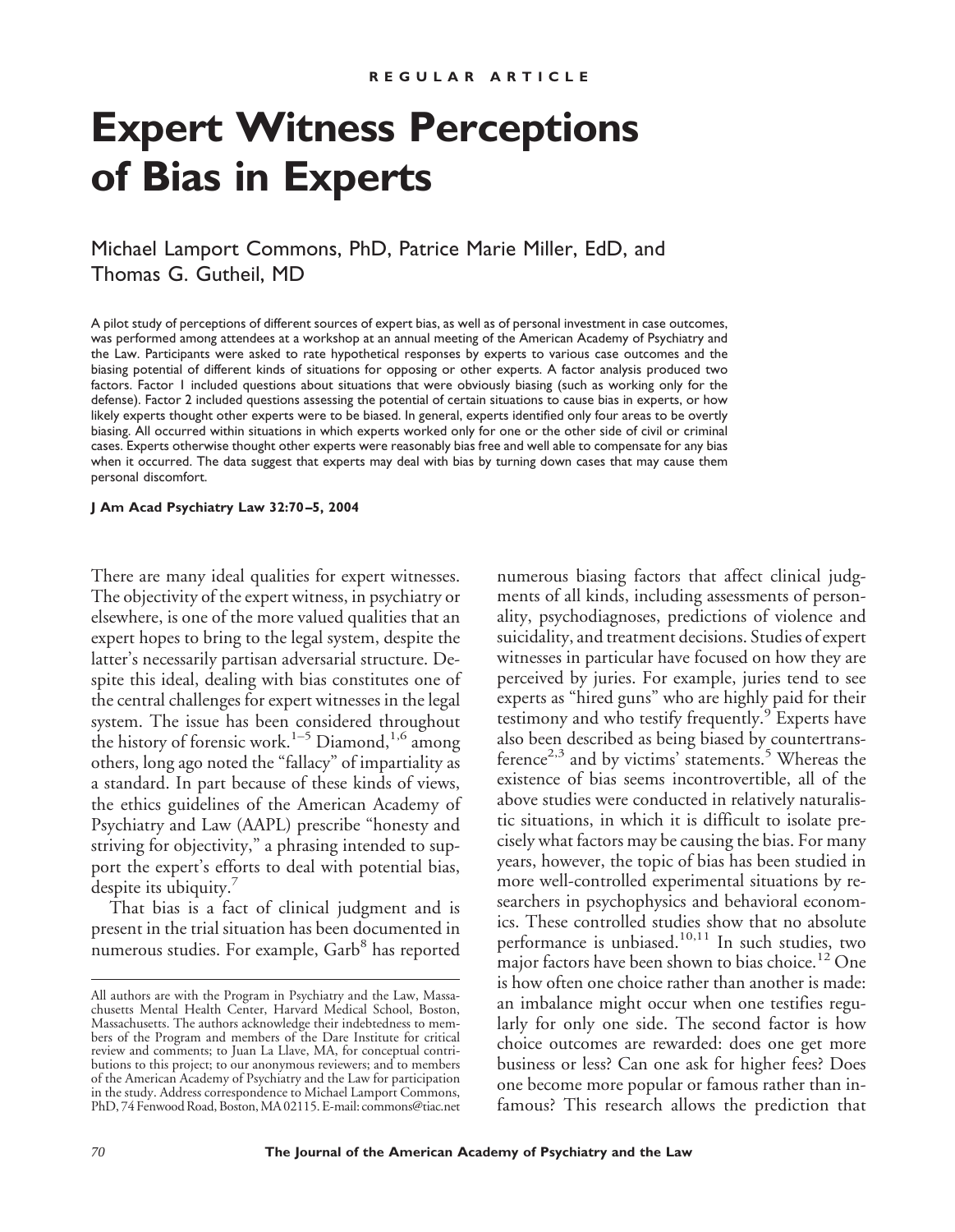those two situations are particularly biasing and should be seen as such by expert witnesses.

As yet, there have been no studies of experts' own views of potential biases in the forensic arena. The present study is one of a number of studies that we have undertaken to gain better understanding of forensic experts.<sup>13</sup>

What kinds of situations do forensic experts themselves see as biasing? In particular, do their views tend to agree with those of others and of the empirical work mentioned above—that is, that factors such as payment, frequency of testifying, and others may influence an expert's testimony? It is axiomatic that experts may advocate for their professional or medical opinions, but not for the retaining side of the case. Yet, experts commonly assist the retaining attorney in devising strategies about a case, in crafting the cross examination of an opposing expert, and in other arguably partisan efforts.

The questions asked of the participants in this present pilot study were phrased to cover potential biasing factors in "other" experts, not in one's own conduct, to minimize defensiveness. The question is not whether bias exists—it has been amply demonstrated to exist—but instead, what forensic experts themselves perceive as possible sources of bias.

# **Methods**

## *Participants*

After obtaining clearance through our human studies committee and approval from the Research Committee of the American Academy of Psychiatry and the Law (AAPL), we handed out the questionnaire shown in the Appendix. As part of the educational program at an annual meeting of the AAPL, a workshop was scheduled. Attendees of the workshop became participants in the study as part of their participation in the educational process. Participants were 46 attendees at one of the "twilight zone" workshops held in October 2000. The workshop was advertised in advance as both research and an opportunity to discuss in a workshop setting attorney-expert matters that were not often openly addressed—that is, that exist in an insufficiently assessed "twilight zone" <sup>14</sup> or gray area. Some participants had previously attended similar workshops, and the basic theory and early results had been presented in the Presidential Address of 2000.<sup>14</sup> Thus, some familiarity

**Table 1** Sample Demographics: Expert Bias Study

| Variable                                     | Percentage or Value |
|----------------------------------------------|---------------------|
| Male                                         | $62.2\%$            |
| <b>MD</b>                                    | 83.7%               |
| APA member                                   | 89.2%               |
| Board-certified: forensic*                   | 68.6%               |
| AAPL member                                  | 83.3%               |
| Average number of years in forensic practice | $11.34 \pm 9.32$    |
| Annual number of forensic cases              | $48.82 \pm 79.07$   |

\* No data available on whether this category represents ABFP, ABPN added qualifications, or both.

with the format might be expected from at least some attendees.

Attendees of the workshop are described by the demographics in Table 1. The data in this table make clear that those attending, while homogeneous in some ways (almost all psychiatrists, members of the American Psychiatric Association [APA], and members of AAPL), nevertheless showed a range of experience in forensic practice.

### *Instrument*

In the questionnaire that the participants completed, the word bias was not used in the prologue; instead "expert witness reactions to cases" was the focus of the study. Participants were asked to think of recent cases in which they had served as expert witnesses. The first series of queries addressed, on sixpoint scales (mean, 3.5), the question of the experts' influence on case outcomes and the participants' emotional reactions to those outcomes. Next, a series of queries asked participants to identify potentially biasing factors, from least biasing to most biasing, such as money, prestige, and the amount of public attention attracted by cases. The final series of queries focused on expert attitudes toward bias and biasing factors. Most of the questions asked the respondent to assess how often "opposing experts" showed bias in certain situations or were able to compensate for bias. Questions were phrased in this way to minimize the effect of participants' answering as they thought they should. By having them respond as reflections of how other experts would answer, we deliberately attempted to diminish the effect of this factor and to circumvent the subject's own defenses.<sup>15</sup>

# **Results**

We sought to ascertain whether the 26 questions or items on the questionnaire were grouped together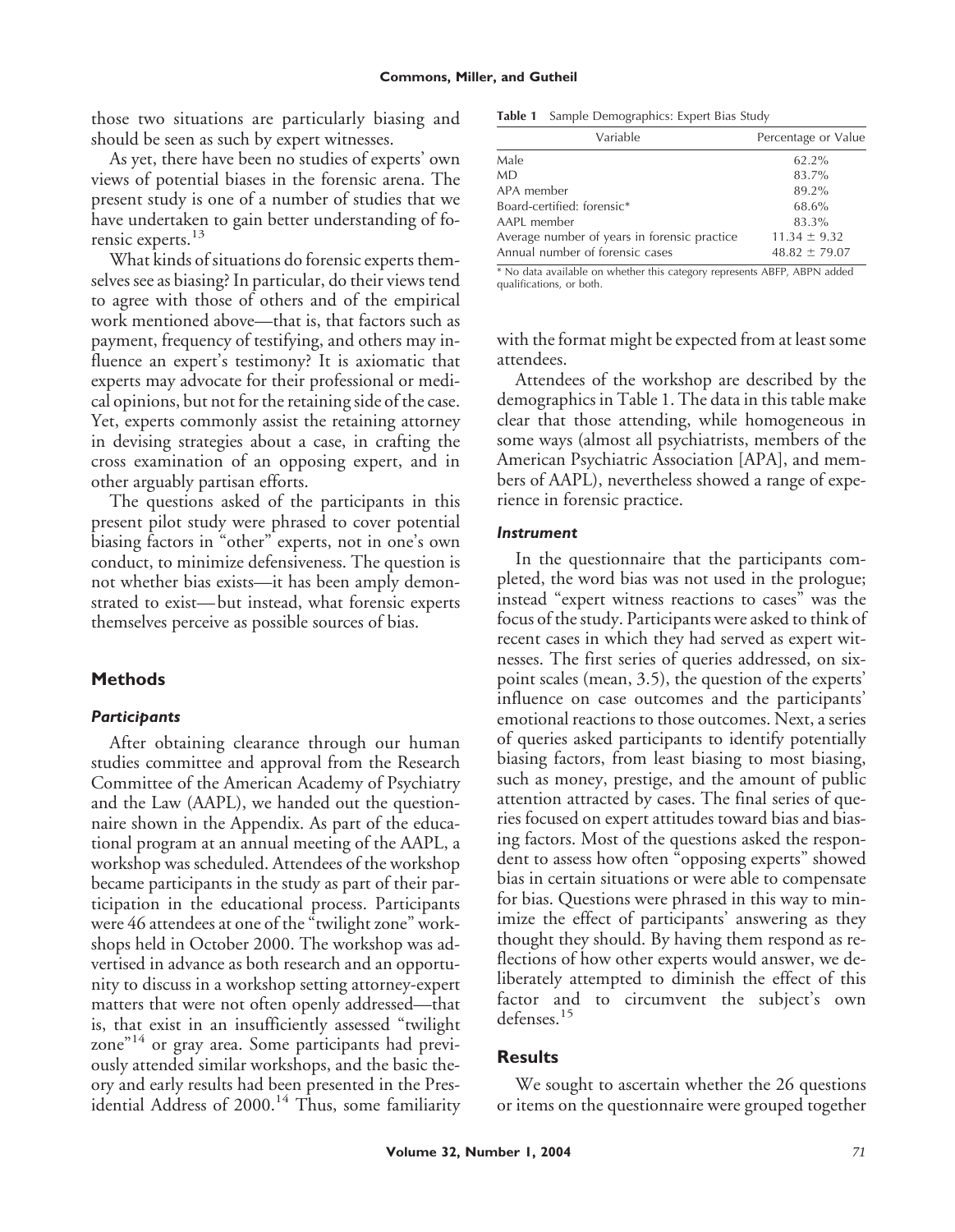in ways that could be informative by first analyzing the data with a factor analysis. Two factors were found both to explain some of the variance and to be interpretable. Factor 1, "obvious biasing," explained 15.9 percent of the variance and consisted of seven items. Specifically, four of the items asked about expert witnesses who were known to work only for the defense or the plaintiff in cases, and two additional items asked about the biasing effect of working on a high-profile case, or of experts' desire to show off their own expertise, skill, or erudition.

The second factor, "how choice outcomes are rewarded" which explained 12.3 percent of the variance, consisted of five items. These included three items asking about the respondent's judgment of the importance of some additional factors that might lead to biasing, such as an expert's identification with the retaining attorney, identification with certain social goals, and the tendency to work repeatedly for the retaining side. This factor also contained items reporting the frequency of opposing experts' belief in being bias free and in being able to compensate for their biases. These items all seemed to concern the respondent's judgments about how important or likely bias is among expert witnesses. The factors, together with statistical data, are presented in the Appendix.

The next major question was whether some situations were potentially more biasing for experts than others. There are two ways in which to examine how biasing these situations were perceived to be. First, if the sample as a whole saw opposing experts as not being very biased at all, their ratings of bias, on a scale of one (not at all biased) to six (extremely biased) would be close to one. In fact, the mean ratings of almost all the questions about bias were significantly higher than the lowest rating, with *t* test values ranging from a low of 8.90 to a high of 22.86 ( $p < .03$ ), showing that all mean ratings were significantly higher than one (all probabilities are corrected for the calculation of multiple *t* tests, by using the Bonferroni correction). The two exceptions in the 33 items were: (1) whether the respondent had ever decided to take action after concluding that an expert witness on the side opposite the respondent's had acted unprofessionally during the course of a case  $(t(25) = 2.44$ ,  $p<$  .73); and (2) the respondent's assessment at the time of the given events of the appropriateness of the opposing expert witness also being the examinee's treater  $(t(17) = 3.47, p < .10)$ .

Perhaps a more relevant question around which to focus the results, however, was how biased opposing experts were seen as being, along the continuum from 1 to 6, for each situation. If the mean rating was approximately 3.5 (the midpoint of the six-point scale), then opposing experts were perceived as neither completely unbiased nor highly biased. Therefore, all the ratings were tested against that midpoint.

Respondents rated four items from Factor 1 as significantly more biased than the midpoint, suggesting that they recognized these factors as highly biasing for forensic experts: working only for the defense on criminal cases (mean (M) bias rating of 4.51,  $SD = 1.43$ ,  $t(33) = 4.41$ ,  $p < .031$ ), working only for the plaintiff in criminal cases ( $M = 4.56$ , SD = 1.30,  $t(34) = 4.81, p < .031$ ), working only for the plaintiff in civil cases ( $M = 4.59$ ,  $SD = 1.39$ ,  $t(34) = 4.64, p < .031$ ), and working only for the defense in civil cases ( $M = 4.46$ ,  $SD = 1.44$ ,  $t(34) =$  $3.94, p \leq .031$ ).

The remainder of the items clustered around the midpoint of 3.5: the amount of money involved, how high profile the case is, the expert's personal philosophy and social goals, and the expert's connection to the retaining attorney. The scores were not at the end of the scale that would have indicated that respondents saw these situations as creating any great degree of bias in opposing experts.

To what extent was there relative unanimity in the beliefs of the respondents? Perhaps some respondents, in fact, perceived that there was a great deal of bias, and others did not. An examination of the frequency with which respondents chose the various alternatives on the scale (1 through 6) would help to answer this question. For example, for items that the participants tended to see as somewhat biasing, such as whether an individual worked only for the prosecution in criminal cases, 83 percent of the sample saw such experts as revealing some bias (17% did not see that factor as particularly biasing). On the other hand, for items such as whether money led to bias (54% agreed that it tended to) or whether the expert's social goals made a difference (53% tended to think that they did), percentages were much more equal on each side of the midpoint. These findings suggest that the sample may have been split in many cases, with some individuals seeing opposing experts as largely unbiased and other individuals seeing opposing expects as biased more often than not.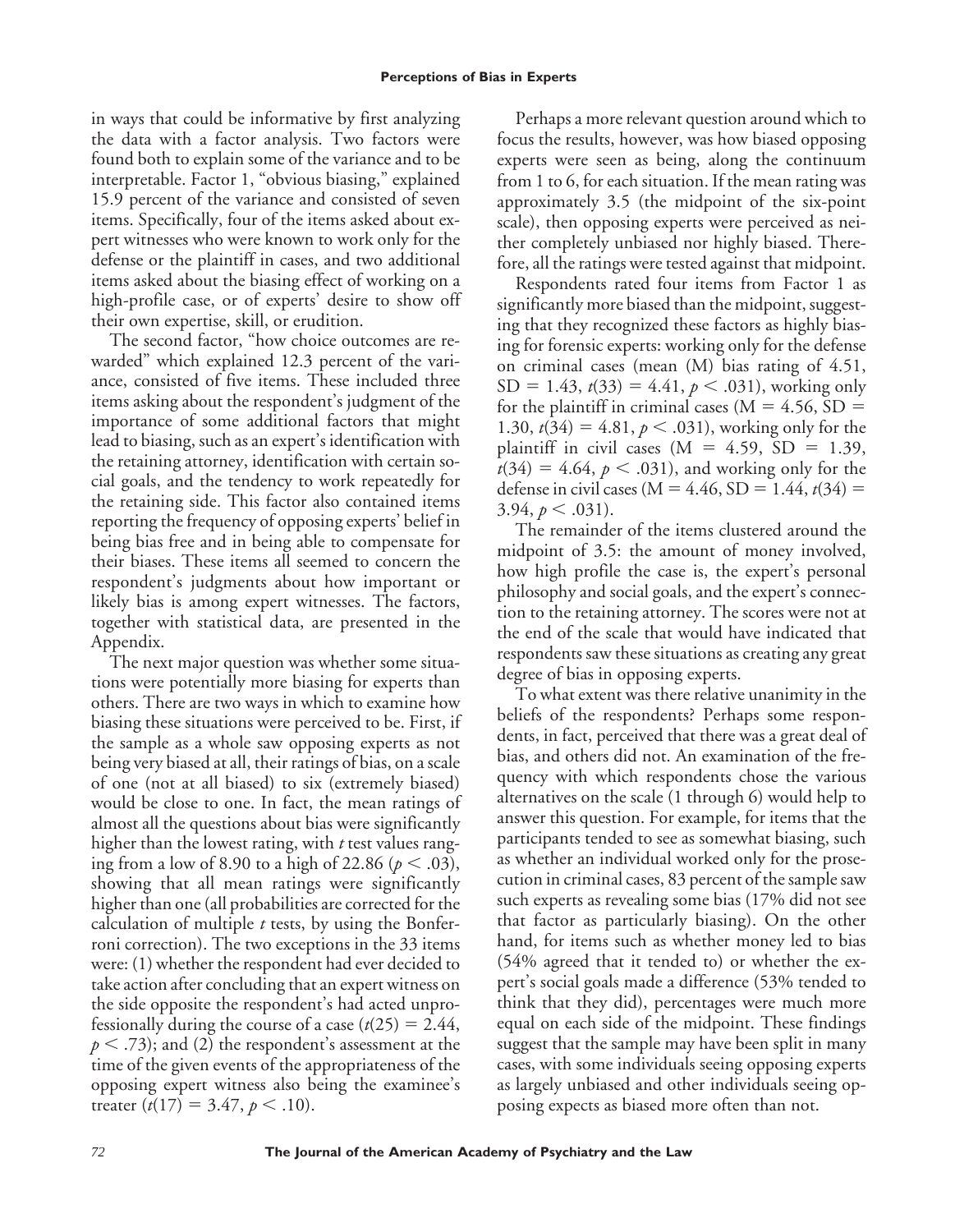We also asked about the biasing potential of possible specific beliefs or characteristics of expert witnesses. For example, respondents were asked to assess what proportion of expert witnesses believe, to a degree that biases their testimony, that all crime is substantially related to mental illness. The mean rating on this question was 2.78 (SD = 1.05; with  $1 =$ none), significantly lower than the midpoint of 3.5  $(t(33) = -3.99, p < .031)$ . Similarly, respondents judged it unlikely that experts were biased if they were of the same race or ethnicity as the retaining party ( $M = 2.64$ ; SD = 0.92,  $t(34) = -5.51$ ,  $p <$ .031). In general, respondents judged "opposing experts" as tending to believe that they were bias free  $(M = 4.00, SD = 1.13, t(35) = 2.66, p = NS)$  and as believing that they can compensate for any biases they might have  $(M = 4.21, SD = 1.03, t(33) =$  $3.99, p \leq .031$ ).

There was some indication that experts may deal with potentially biasing factors even before they take on cases. When asked whether they would turn down cases that caused personal discomfort for a variety of reasons, the mean rating of the sample was 5.13  $(SD = 1.05; 1 =$  never turn cases down and 6 = always turn cases down;  $t(33) = .031, p < .031$ ).

A final set of questions asked how likely experts were to be biased by the outcome of a case. Experts neither agreed nor disagreed that favorable case outcomes were related to the quality of an expert's work  $(M = 3.17, SD = 1.31, a rating close to the mid$ point). However, experts believed to some extent that outcomes could at least affect experts' "happiness" and "feelings of competence." Thus, if an expert testified in an appropriate manner and the expert's side won the case, it was predicted that the expert would be somewhat happy  $(M = 3.97, SD =$ 1.17; in which  $1 =$  unhappy and  $6 =$  happy) and definitely would be happier than if he or she testified in an appropriate manner but the retaining side lost the case ( $M = 2.23$ ,  $SD = 0.81$ ). Similarly, experts were judged to feel more competent if they testified appropriately and their side won the case ( $M = 4.43$ ,  $SD = 1.06$ ; in which 1 = incompetent and 6 = competent), than if they testified appropriately and the retaining side lost the case ( $M = 3.45$ , SD = 1.04).

# **Discussion**

It is not surprising that forensic psychiatrists wildly underestimate the biasing effects of their own conflicts of interest and of other factors—or at least they underestimate the biasing effects of such factors on opposing experts, where it would be expected they would see them as most prominent. One of the great failures of forensic psychiatry and psychology is the "ingrown" nature of its methods and knowledge. The harsh criticisms of forensic psychiatry and psychology from experimental psychiatrists, experimental psychologists, and lawyers are due to the widespread ignorance of basic scientific methodology too often seen in forensic psychiatric and psychologic testimony (personal communication by an anonymous reviewer). Note that the perception of bias is independent of the lack of scientific training and the like and influences even the most objective decisions (for example, whether cancer is seen in an x-ray).<sup>12</sup>

The results of this study appear noteworthy for the number of potentially biasing factors that did not impress many experts as being actually biasing. Even for the few items that were seen as potentially biasing, there was a minority of experts who thought that these also were not biasing. Only experts who regularly chose one side of a case were seen as potentially biased; only when the case appeared to have an unmanageable personal resonance, as discussed in the results, did participants appear to recommend bowing out. Queries aimed at eliciting awareness of the power of rationalization (e.g., . . .does the other side's witness believe he or she can compensate for an obvious bias. . .) also did not turn up a statistically significant response.

We might conclude from the data that a state of relative denial exists among respondents as to the power of potentially biasing factors to affect their decision making. We assert that ignorance of research results may be more important as a distorting factor and source of error than bias itself in mental health testimony. Yet, improving the usefulness of forensic testimony will require that both of these sources of distortion be addressed. The first step in examining questions of bias should be to point out that, for some reason, many forensic experts do not see it as a problem. Further examination of this issue may help us to understand better why this may be.

We argue that, like memory, testimony is a constructive act. Also, like memory, that construction may be influenced by potentially biasing factors. In terms of useful approaches, we recommend (1) not denying bias; (2) resisting attempts to compensate for possible bias (since attempts to correct one's own biases may constitute disingenuousness); and (3) di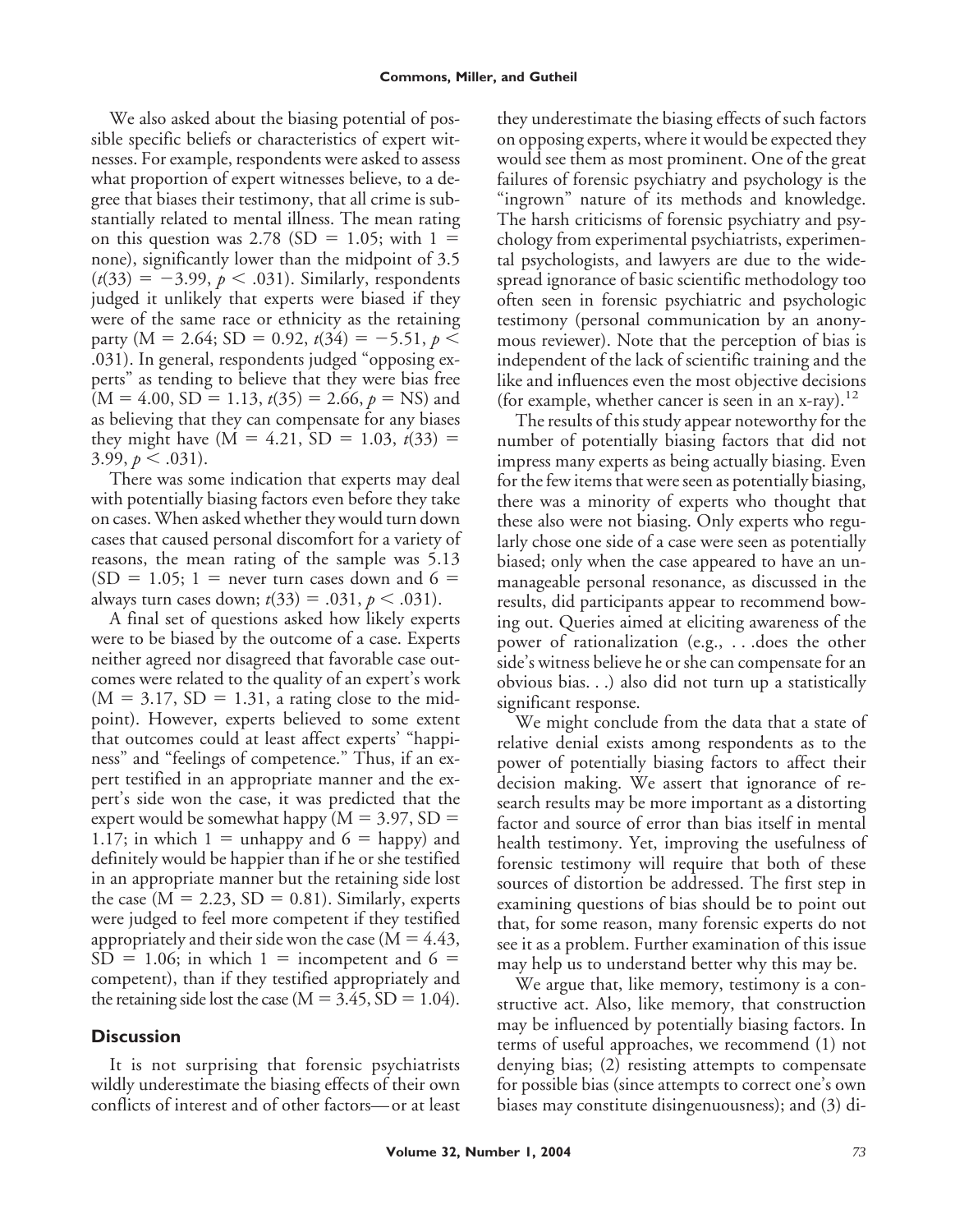rectly addressing bias on direct examination, while allowing each attorney to point out the potential for bias of the other side's expert. For example, in a suicide malpractice case, an expert might respond on direct, "I am biased in favor of the belief that everyone is an autonomous agent; but in this case it is my expert opinion based on the data that the treater's negligence was the proximate cause of the plaintiff decedent's suicide"; or, in an insurance challenge, "I do not believe that every patient who commits suicide is mentally ill or insane by the relevant criteria, but I believe in this case the decedent was sufficiently mentally ill to meet criteria for unsound mind in this jurisdiction."

From this standpoint we might respond to the attorney who claims that psychiatric expert testimony is hopelessly biased: "No. We can employ procedures and methods that make our judgments sensitive, reasonable, and reliable up to reasonable medical certainty. By acknowledging and sharing our biases we allow all concerned to make better judgments about our testimony."

We cherish therefore no hope that experts can ever be free of bias, but we believe that the procedures of the court may elucidate biases and make them available for consideration in the fact finder's decision making.

### **Appendix**

Factors

|    |                                                                                                                                                                     |                |            |             | Mean | Factors        |         |         |
|----|---------------------------------------------------------------------------------------------------------------------------------------------------------------------|----------------|------------|-------------|------|----------------|---------|---------|
|    | Description                                                                                                                                                         | t              | $df$ Sig.* | Differencet | 1    | $\overline{2}$ | 3       |         |
|    | Been asked to respond to an attorney deadline at the last minute                                                                                                    | 12.490 39      |            | .000        | 0.80 |                | $-.309$ |         |
| 2  | Experienced unreasonable attorney impassions on time (e.g., overlong                                                                                                |                |            |             |      |                |         |         |
|    | depositions, late-night meetings or depositions, esp. night before trial, etc.)                                                                                     | 3.592 40       |            | .001        | 0.24 |                |         | $-.325$ |
| 3  | Type of rates respondent charges in forensic practice                                                                                                               | 6.169 35       |            | .000        | 1.03 |                |         | $-.442$ |
| 4  | Ever decided to take action after concluding that an expert witness on the opposite                                                                                 |                |            |             |      |                |         |         |
|    | side from respondent's has acted unprofessionally during the course of a case                                                                                       | 2.440 25       |            | .022        | 0.19 |                | .351    |         |
| 5  | Ever assessed the expert witness on the opposite side from respondent's in a case to                                                                                |                |            |             |      |                |         |         |
|    | be a "hired gun" (supplying an opinion only for money) during the course of a case                                                                                  | 10.356 33      |            | .000        | 0.76 |                |         | $-.282$ |
|    | 6 Ever been involved in a case where an expert witness on the opposite side from                                                                                    |                |            |             |      |                |         |         |
|    | respondent's has also been the examinee's treater                                                                                                                   | 6.465 33       |            | .000        | 0.56 |                |         | $-.217$ |
|    | 7 Assessment at the time of the given events of the rectitude of opposing expert                                                                                    |                |            |             | 1.42 |                |         | .552    |
|    | witness's also being the examinee's treater<br>8 Level of agreement on whether favorability of outcome for his/her own side in a                                    | 3.466 17       |            | .003        |      |                |         |         |
|    | given case indicates the quality of respondent's work on that case                                                                                                  | 10.332 38      |            | .000        | 2.17 | .518           |         |         |
|    | 9 Respondent's assessment of degree of "happiness" felt by the opposing expert witness                                                                              |                |            |             |      |                |         |         |
|    | who has testified in an "appropriate manner" in a given case, if the latter's side                                                                                  |                |            |             |      |                |         |         |
|    | wins, instead                                                                                                                                                       | 15.505 36      |            | .000        | 2.97 |                | .465    |         |
|    | 10 Degree of competence felt by the opposing expert witness who has testified                                                                                       | 19.168 34      |            | .000        | 3.43 |                | .124    |         |
| 11 | Degree of "happiness" felt by the opposing expert witness who has testified in an                                                                                   |                |            |             |      |                |         |         |
|    | "appropriate manner" in a given case, if the latter's side loses                                                                                                    | 13.659 36      |            | .000        | 1.91 | $-.358$        |         |         |
|    | 12 Degree of competence felt by the opposing expert witness who has testified in an                                                                                 |                |            |             |      |                |         |         |
|    | "appropriate manner" in a given case, if the latter's side loses                                                                                                    | 14.314 36      |            | .000        | 2.45 |                |         | .394    |
| 13 | Degree of his/her own "happiness" in a given case where, despite his/her having                                                                                     |                |            |             |      |                |         |         |
|    | testified "appropriately", his/her side loses with the possibility of an unjust outcome                                                                             | 9.200 36       |            | .000        | 1.23 |                |         | .511    |
|    | 14 Degree of his/her own "happiness" in a given case where, despite his/her having                                                                                  |                |            |             |      |                |         |         |
|    | testified "appropriately", his/her side wins with the possibility of an unjust outcome                                                                              | 11.220 34      |            | .000        | 1.76 |                |         | .651    |
| 15 | Professional experience of biasing potential of money on expert witness                                                                                             | 10.738 34      |            | .000        | 2.50 |                | .314    |         |
|    | 16 Respondent's assessment from professional experience of the biasing potential of the                                                                             |                |            |             |      |                |         |         |
|    | (retaining) law firm on expert witness                                                                                                                              | 8.901 34       |            | .000        | 2.04 | .403           |         |         |
|    | 17 Professional experience of the biasing potential of the high profile of a given case on                                                                          |                |            |             |      |                |         |         |
|    | expert witness                                                                                                                                                      | 12.931         | 33         | .000        | 3.04 | .639           |         |         |
|    | 18 Professional experience of the biasing potential of an expert witness's own "personal                                                                            |                |            |             |      |                |         |         |
|    | philosophy" on him/her                                                                                                                                              | 12.257 33      |            | .000        | 3.06 |                | .734    |         |
|    | 19 Professional experience of the biasing potential of an expert witness's inclination to<br>one side (plaintiff/prosecutorial) or another (defense) in court cases |                |            |             | 2.74 |                | .620    |         |
|    | 20 Professional experience of the biasing potential of an expert witness's identification                                                                           | 12.121 32      |            | .000        |      |                |         |         |
|    | with the retaining attorney                                                                                                                                         | 13.778 32 .000 |            |             | 2.39 |                | .625    |         |
|    |                                                                                                                                                                     |                |            |             |      |                |         |         |